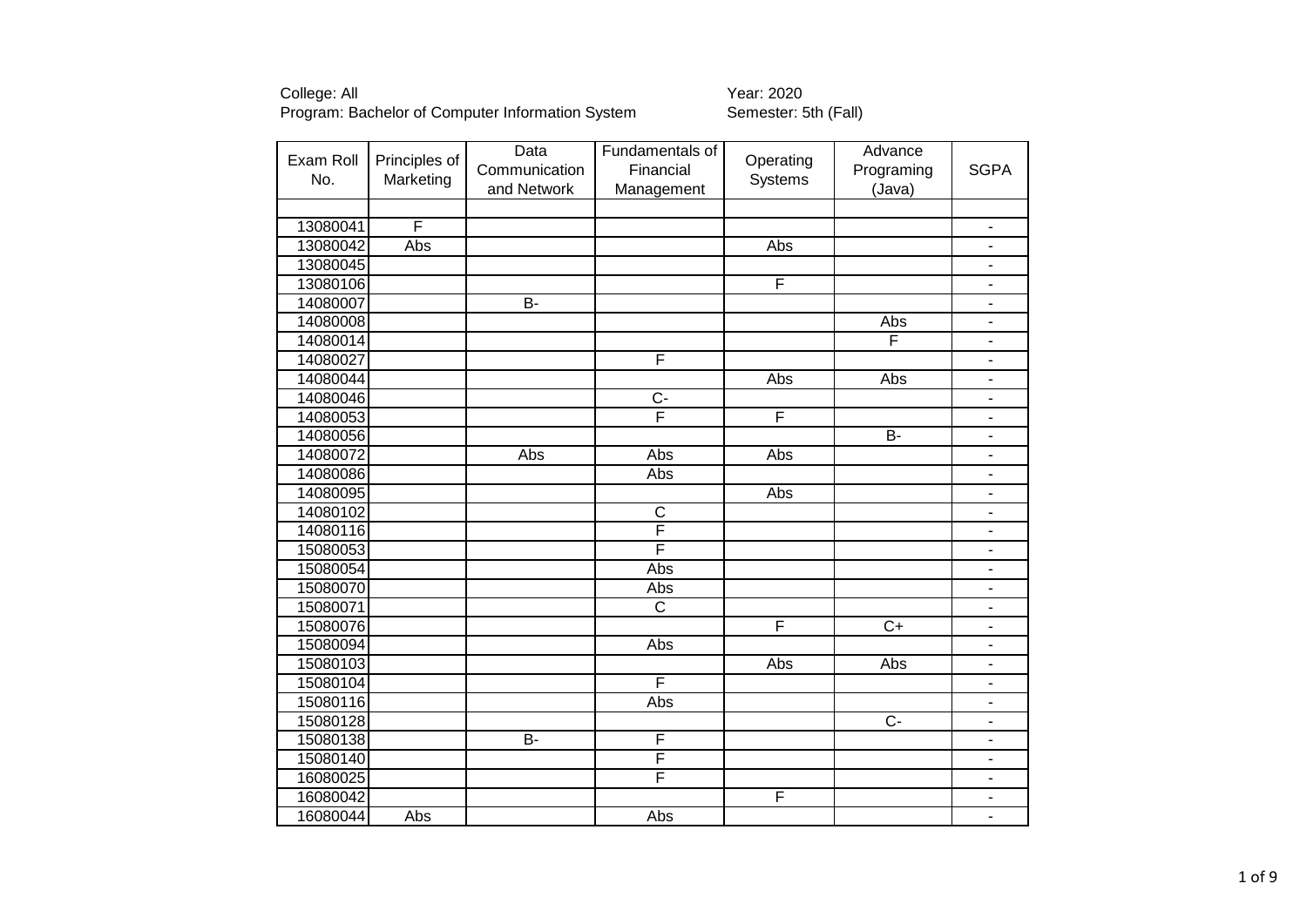| Exam Roll<br>No. | Principles of  | Data<br>Communication | Fundamentals of<br>Financial | Operating             | Advance<br>Programing | <b>SGPA</b>                  |
|------------------|----------------|-----------------------|------------------------------|-----------------------|-----------------------|------------------------------|
|                  | Marketing      | and Network           | Management                   | Systems               | (Java)                |                              |
|                  |                |                       |                              |                       |                       |                              |
| 16080049         |                |                       | F                            | F                     |                       | $\overline{\phantom{m}}$     |
| 16080053         |                |                       | Abs                          |                       | F                     | ٠                            |
| 16080063         |                | $\overline{C}$        |                              | $\overline{C}$        |                       | ٠                            |
| 16080069         | Abs            |                       | $\overline{\mathsf{F}}$      |                       |                       | $\overline{\phantom{0}}$     |
| 16080074         |                |                       |                              |                       | F                     | $\overline{\phantom{0}}$     |
| 16080075         |                |                       | Abs                          |                       | $\overline{C}$ -      | $\overline{\phantom{a}}$     |
| 16080078         |                |                       |                              | F                     |                       |                              |
| 16080086         |                | <b>Abs</b>            |                              |                       |                       | $\blacksquare$               |
| 16080094         | $\overline{C}$ |                       |                              | F                     |                       | ä,                           |
| 16080095         |                |                       | F                            |                       | $\overline{C}$        | $\overline{\phantom{0}}$     |
| 16080100         | F              |                       |                              | F                     |                       | $\overline{\phantom{a}}$     |
| 16080106         |                |                       | Abs                          |                       | $\overline{C}$        | $\blacksquare$               |
| 16080109         | F              |                       |                              |                       |                       | $\overline{\phantom{a}}$     |
| 16080110         |                |                       |                              |                       | F                     | $\blacksquare$               |
| 16080111         |                |                       |                              |                       | F                     | $\blacksquare$               |
| 16080113         | $\overline{C}$ |                       | F                            |                       |                       |                              |
| 16080118         |                |                       |                              | F                     |                       | $\overline{\phantom{0}}$     |
| 16080119         | Abs            | $\overline{B}$        | $\overline{B}$               | $\overline{C+}$       | $B -$                 | $\overline{\phantom{0}}$     |
| 16080122         |                |                       | F                            |                       |                       |                              |
| 16080130         |                |                       |                              |                       | $\overline{C}$ -      | ÷,                           |
| 17080003         |                |                       |                              | F                     |                       | ٠                            |
| 17080006         |                |                       |                              |                       | $\overline{C}$        | $\overline{\phantom{0}}$     |
| 17080012         |                |                       | Abs                          |                       |                       | $\qquad \qquad \blacksquare$ |
| 17080013         |                |                       |                              | F                     |                       | $\blacksquare$               |
| 17080022         |                |                       |                              |                       | $\overline{B}$        | $\blacksquare$               |
| 17080025         |                | $\overline{\text{c}}$ | Abs                          |                       |                       | ä,                           |
| 17080033         | F              |                       |                              | F                     |                       | $\overline{\phantom{0}}$     |
| 17080044         |                |                       |                              | $\overline{\text{c}}$ |                       | -                            |
| 17080048         |                |                       | Abs                          |                       |                       | ÷,                           |
| 17080051         |                |                       |                              | F                     |                       | -                            |
| 17080052         |                |                       |                              |                       | F                     | ۰                            |
| 17080059         | Abs            |                       |                              |                       |                       | ä,                           |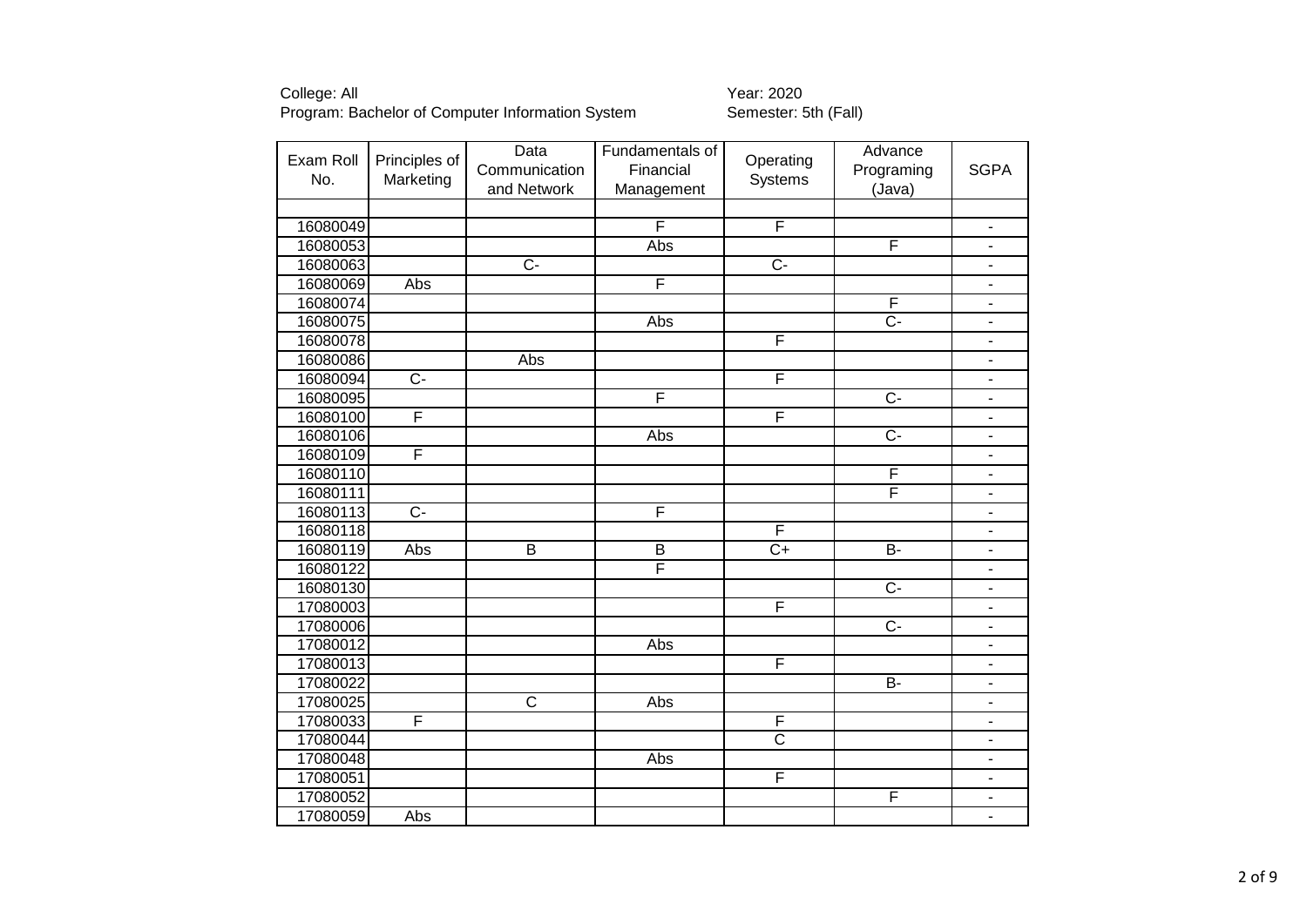Exam Roll No. Principles of Marketing Data Communication and Network Fundamentals of Financial Management **Operating** Systems<sup>®</sup> Advance Programing (Java) **SGPA** 17080064 C+ - 17080067 F - 17080068 Abs - 17080069 F - 17080074 F - 17080081 | A | C+ | C+ | C | NQ | -17080083 F - 17080092 Abs - 17080097 C- F - 17080098 F Abs - 17080099 F - 17080105 F - 17080112 F - 17080118 F - 17080127 C- - 17080136 F - 17080137 Abs - 17080139 F - 17080141 F - 17080144 Abs C- - 17080152 Abs - 17080154 F - 17080155 F - 18080002 F F F F NQ F F -18080003 | C- | Abs | F | F | F | -18080008 B+ D+ C+ B+ B+ 2.70 18080009 | A | A | A | A | 4.00 18080011 F C- F F F A- I -18080015 | C | F | F | F | C+ | -18080019 | C- | F | F | NQ | F | -18080024 C+ C F F F F F -18080025 A- C+ F F B B+ B+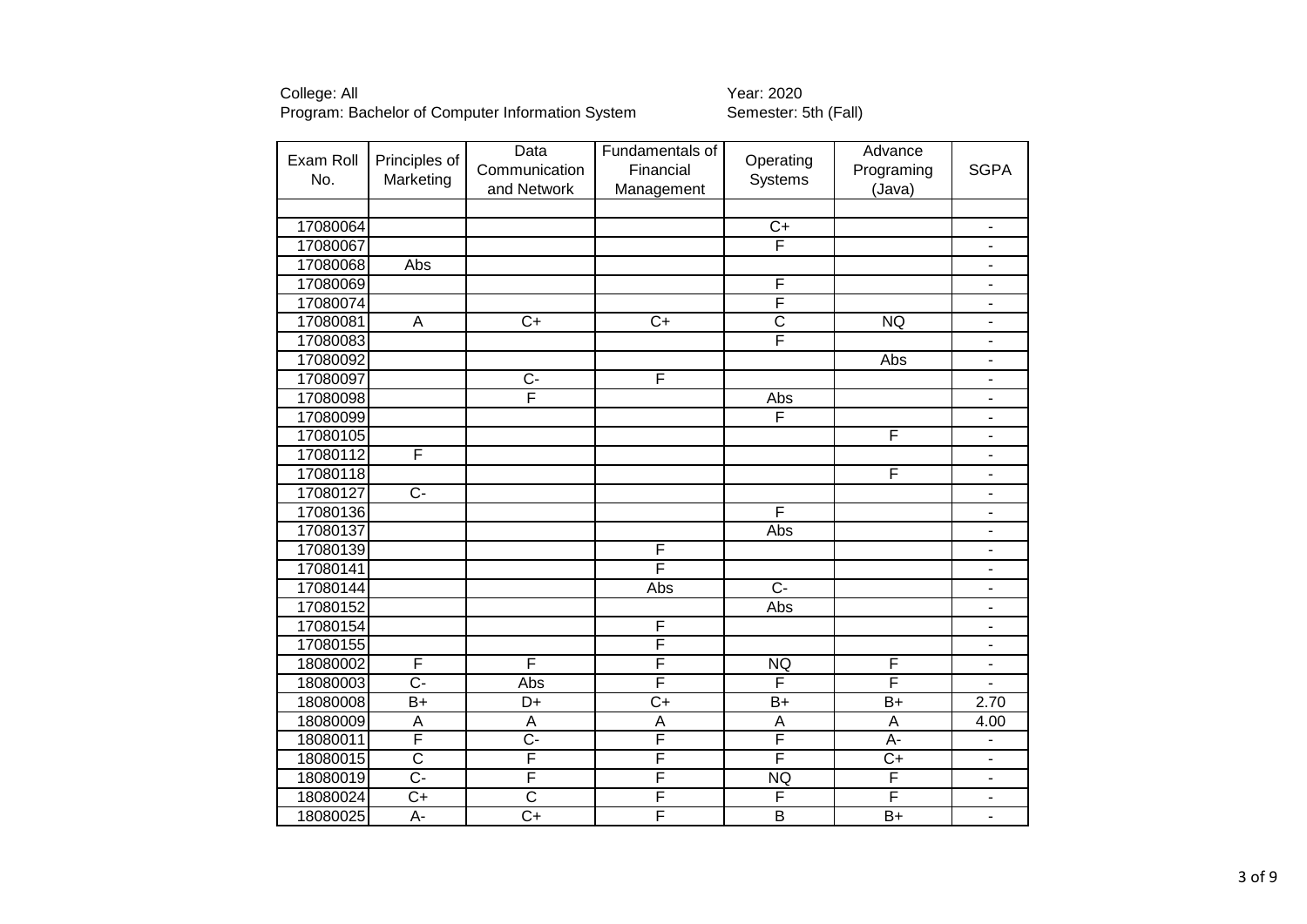| Exam Roll |                         | Data                    | Fundamentals of         |                         | Advance                 |                          |
|-----------|-------------------------|-------------------------|-------------------------|-------------------------|-------------------------|--------------------------|
|           | Principles of           | Communication           | Financial               | Operating               | Programing              | <b>SGPA</b>              |
| No.       | Marketing               | and Network             | Management              | Systems                 | (Java)                  |                          |
|           |                         |                         |                         |                         |                         |                          |
| 18080027  | $\overline{A}$          | $B+$                    | C                       | $A -$                   | A-                      | 3.34                     |
| 18080029  | <b>NQ</b>               | <b>NQ</b>               | F                       | <b>NQ</b>               | F                       |                          |
| 18080032  | $\overline{C}$          | D+                      | $\overline{\mathsf{F}}$ | <b>NQ</b>               | F                       | $\blacksquare$           |
| 18080033  | F                       | F                       | $\overline{\mathsf{F}}$ | $\overline{\text{c}}$   | C-                      | $\blacksquare$           |
| 18080034  | $\overline{\text{c}}$   | F                       | F                       | <b>NQ</b>               | F                       |                          |
| 18080035  | $\overline{A}$          | $B+$                    | $\overline{C+}$         | $A -$                   | $\overline{\mathsf{B}}$ | 3.26                     |
| 18080040  | Abs                     | Abs                     | $\overline{\mathsf{F}}$ | <b>NQ</b>               | F                       |                          |
| 18080041  | $\overline{\mathsf{B}}$ | B-                      | F                       | F                       | $\overline{\text{c}}$   |                          |
| 18080043  | $\overline{A}$          | A-                      | A                       | $\overline{A}$          | $\overline{A}$ -        | 3.88                     |
| 18080045  | $\overline{\mathsf{B}}$ | F                       | F                       | F                       | F                       | $\overline{\phantom{a}}$ |
| 18080047  | $\overline{B}$          | $\overline{C}$ -        | $\overline{\text{c}}$   | F                       | F                       | ä,                       |
| 18080049  | $\overline{B}$          | F                       | F                       | F                       | F                       | $\blacksquare$           |
| 18080050  | $B+$                    | $\overline{\mathsf{B}}$ | $\overline{C}$          | F                       | А-                      | $\blacksquare$           |
| 18080052  | $\overline{A}$          | A-                      | F                       | $\overline{\text{c}}$   | $\overline{B}$          | $\blacksquare$           |
| 18080053  | $\overline{A}$          | A-                      | $\overline{C+}$         | $\overline{\text{c}}$   | $\overline{B}$          | 2.94                     |
| 18080057  | $\overline{C}$          | F                       | F                       | F                       | D+                      |                          |
| 18080060  | $\overline{\mathsf{B}}$ | $\overline{B}$          | F                       | $\overline{\mathsf{B}}$ | F                       | $\overline{a}$           |
| 18080063  | D+                      | Ċ-                      | F                       | F                       | $\overline{C}$ -        | $\blacksquare$           |
| 18080066  | $B+$                    | $\overline{\text{c}}$   | F                       | $\overline{\text{c}}$   | $\overline{\text{c}}$   | $\blacksquare$           |
| 18080067  | $\overline{B}$          | $\overline{B}$          | F                       | $\overline{\text{c}}$   | F                       | $\blacksquare$           |
| 18080068  | A-                      | $B+$                    | F                       | $\overline{C}$          | A-                      | $\blacksquare$           |
| 18080069  | <b>NQ</b>               | F                       | Abs                     | F                       | F                       | $\blacksquare$           |
| 18080070  | B-                      | $\overline{\mathsf{B}}$ | F                       | $\overline{B}$          | $\overline{C}$          | $\blacksquare$           |
| 18080072  | A-                      | A-                      | F                       | F                       | $B+$                    | $\overline{\phantom{a}}$ |
| 18080073  | $\overline{B}$          | F                       | F                       | F                       | <b>B-</b>               | $\blacksquare$           |
| 18080074  | $A -$                   | $\overline{A}$          | $\overline{\mathsf{B}}$ | $A -$                   | $\overline{B+}$         | 3.54                     |
| 18080077  | $C+$                    | B                       | F                       | $C+$                    | C                       |                          |
| 18080079  | $\overline{B}$          | $C+$                    | $\overline{C}$          | $\overline{B}$          | $\overline{\text{c}}$   | 2.46                     |
| 18080080  | $\overline{\text{c}}$   | $\overline{\text{c}}$   | F                       | $\overline{C}$ -        | F                       |                          |
| 18080082  | Abs                     | F                       | $\overline{\mathsf{F}}$ | Abs                     | Abs                     |                          |
| 18080084  | B-                      | B-                      | F                       | F                       | F                       |                          |
| 18080085  | $\overline{\mathsf{B}}$ | $A -$                   | $\overline{A}$          | $A -$                   | $A -$                   | 3.62                     |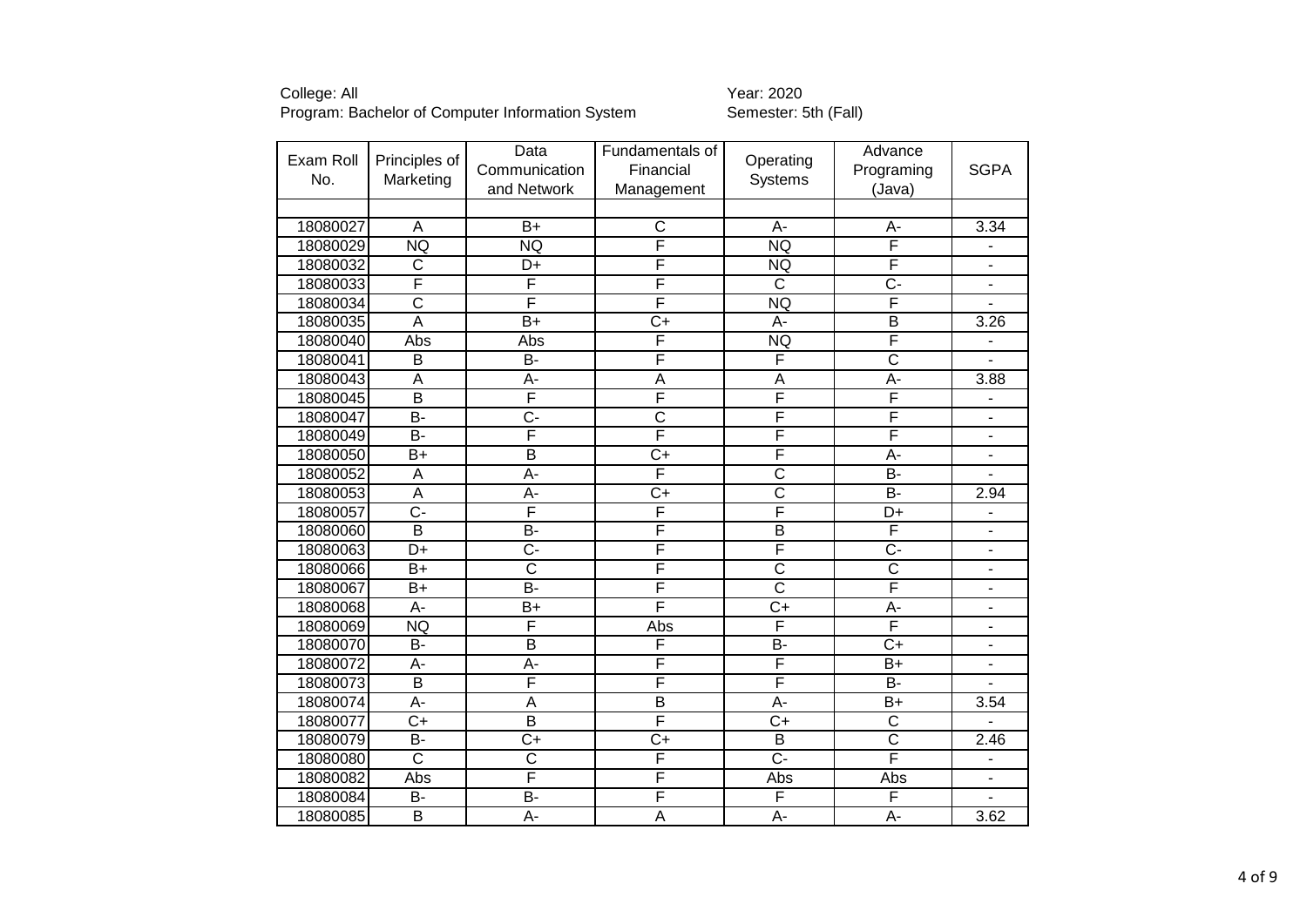| Exam Roll | Principles of    | Data                    | Fundamentals of         |                         | Advance                 |                          |
|-----------|------------------|-------------------------|-------------------------|-------------------------|-------------------------|--------------------------|
| No.       | Marketing        | Communication           | Financial               | Operating<br>Systems    | Programing              | <b>SGPA</b>              |
|           |                  | and Network             | Management              |                         | (Java)                  |                          |
|           |                  |                         |                         |                         |                         |                          |
| 18080086  | $B+$             | B                       | А-                      | F                       | $C -$                   | $\overline{\phantom{a}}$ |
| 18080087  | $\overline{B}$   | B-                      | F                       | F                       | F                       | ۰                        |
| 18080088  | $B+$             | <b>B-</b>               | $\overline{C}$          | F                       | F                       | $\blacksquare$           |
| 18080089  | $\overline{A}$   | <b>B-</b>               | <b>B-</b>               | $\overline{\text{c}}$   | $C -$                   | 2.62                     |
| 18080090  | F                | F                       | F                       | F                       | F                       |                          |
| 18080091  | $\overline{B}$   | $\overline{B}$          | $\overline{\text{c}}$   | $\overline{C}$          | $\overline{\text{c}}$   | 2.28                     |
| 18080092  | $\overline{B}$   | $\overline{B}$          | $\overline{B}$          | $\overline{B}$          | $\overline{C}$ -        | 2.68                     |
| 18080093  | B-               | $\overline{\text{c}}$   | F                       | F                       | F                       |                          |
| 18080094  | A                | Expelled                | $C+$                    | A                       | $B+$                    | $\blacksquare$           |
| 18080095  | F                | $\overline{C+}$         | $\overline{B}$          | $\overline{C+}$         | $\overline{\text{c}}$   | $\overline{a}$           |
| 18080096  | F                | $\overline{C}$ -        | F                       | <b>Expelled</b>         | F                       |                          |
| 18080097  | $\overline{B}$   | $\overline{B}$          | $\overline{C+}$         | $\overline{B}$          | $\overline{\text{c}}$   | 2.54                     |
| 18080098  | Expelled         | $\overline{C+}$         | $\overline{C+}$         | F                       | F                       | $\overline{\phantom{a}}$ |
| 18080099  | B                | $\overline{B}$          | $\overline{\text{c}}$   | F                       | F                       | $\overline{\phantom{m}}$ |
| 18080102  | <b>B-</b>        | $C+$                    | <b>B-</b>               | $\overline{\text{c}}$   | F                       | $\blacksquare$           |
| 18080103  | A                | A                       | $\overline{B}$          | $B+$                    | A-                      | 3.60                     |
| 18080104  | A                | A-                      | F                       | <b>B-</b>               | B-                      | $\blacksquare$           |
| 18080105  | $\overline{B}$   | $C+$                    | $\overline{C}$          | $\overline{\text{c}}$   | F                       | $\overline{\phantom{a}}$ |
| 18080106  | $\overline{B}$   | $\overline{\text{c}}$   | $\overline{C}$          | F                       | $\overline{C}$ -        | ä,                       |
| 18080107  | $\overline{C+}$  | $\overline{C+}$         | $\overline{\mathsf{B}}$ | $\overline{\text{c}}$   | F                       | $\blacksquare$           |
| 18080108  | A-               | <b>B-</b>               | $B+$                    | $C+$                    | F                       | ٠                        |
| 18080109  | $\overline{A}$   | $\overline{A}$          | A                       | F                       | $\overline{\mathsf{B}}$ |                          |
| 18080110  | Ā                | $\overline{A}$ -        | $A -$                   | $\overline{B+}$         | $\overline{B+}$         | 3.60                     |
| 18080113  | F                | B-                      | $\overline{C}$          | F                       | F                       | $\blacksquare$           |
| 18080114  | F                | $\overline{\text{c}}$   | $\overline{C}$          | F                       | C-                      |                          |
| 18080116  | $\overline{A}$ - | $\overline{\mathsf{B}}$ | A-                      | $\overline{\mathsf{c}}$ | $\overline{\text{c}}$   | 2.88                     |
| 18080117  | A                | А-                      | B                       | B                       | $C+$                    | 3.20                     |
| 18080118  | $\overline{B}$   | <b>B-</b>               | F                       | $\overline{\text{c}}$   | F                       |                          |
| 18080119  | $\overline{A}$   | A-                      | $\overline{B}$          | $\overline{\mathsf{B}}$ | $\overline{\text{c}}$   | 3.20                     |
| 18080120  | <b>B-</b>        | $\overline{\text{c}}$   | F                       | F                       | F                       | $\blacksquare$           |
| 18080121  | $\overline{B}$   | $B+$                    | A-                      | $\overline{\text{c}}$   | F                       |                          |
| 18080122  | $\overline{B}$   | $\overline{B}$          | $\overline{\text{c}}$   | F                       | F                       |                          |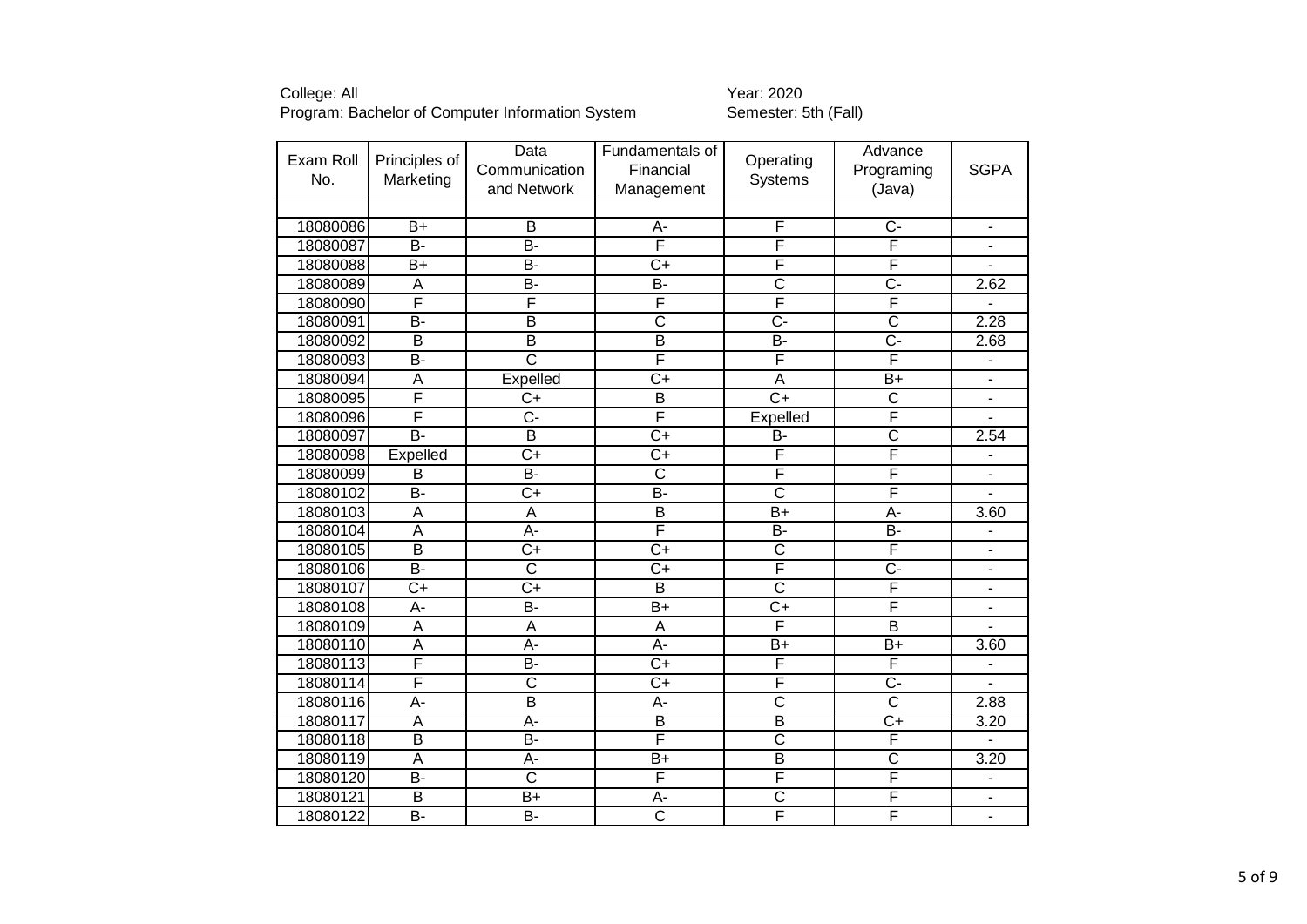| Exam Roll |                         | Data                  | Fundamentals of         |                       | Advance                 |                              |
|-----------|-------------------------|-----------------------|-------------------------|-----------------------|-------------------------|------------------------------|
|           | Principles of           | Communication         | Financial               | Operating             | Programing              | <b>SGPA</b>                  |
| No.       | Marketing               | and Network           | Management              | Systems               | (Java)                  |                              |
|           |                         |                       |                         |                       |                         |                              |
| 18080124  | A                       | A                     | A                       | $A -$                 | $B+$                    | 3.80                         |
| 18080125  | $\overline{\mathsf{F}}$ | $\overline{B}$        | Abs                     | F                     | $\overline{C}$ -        | $\qquad \qquad \blacksquare$ |
| 18080126  | Expelled                | B-                    | $B+$                    | A                     | $C+$                    | $\blacksquare$               |
| 18080127  | $C -$                   | C-                    | F                       | $\overline{B}$        | F                       | $\overline{\phantom{a}}$     |
| 18080128  | B                       | A-                    | $\overline{C}$          | B+                    | F                       | $\overline{\phantom{a}}$     |
| 18080129  | $\overline{\text{c}}$   | D+                    | F                       | F                     | F                       | $\overline{a}$               |
| 18080130  | F                       | F                     | F                       | F                     | F                       | $\overline{\phantom{a}}$     |
| 18080131  | Abs                     | Abs                   | F                       | Abs                   | F                       | $\blacksquare$               |
| 18080132  | <b>B-</b>               | F                     | F                       | F                     | F                       | $\blacksquare$               |
| 18080134  | $\overline{\text{c}}$   | $C+$                  | F                       | A-                    | F                       |                              |
| 18080135  | $\overline{A}$          | A-                    | $\overline{\mathsf{B}}$ | A                     | $\overline{\mathsf{B}}$ | 3.54                         |
| 18080136  | $\overline{\text{c}}$   | F                     | F                       | $\overline{\text{c}}$ | F                       | $\overline{\phantom{0}}$     |
| 18080137  | F                       | $C+$                  | F                       | $C+$                  | F                       | $\overline{\phantom{a}}$     |
| 18080138  | $\overline{\text{c}}$   | D+                    | F                       | F                     | F                       | ä,                           |
| 18080139  | $\overline{B}$          | $\overline{C+}$       | $\overline{C}$          | $\overline{A}$        | $\overline{A}$          | 3.06                         |
| 18080140  | A                       | A                     | A                       | A                     | A                       | 4.00                         |
| 18080141  | F                       | F                     | F                       | $\overline{\text{c}}$ | F                       | $\blacksquare$               |
| 18080143  | F                       | F                     | F                       | Abs                   | F                       |                              |
| 18080144  | <b>CNR</b>              | CNR                   | CNR                     | <b>CNR</b>            | <b>CNR</b>              | $\blacksquare$               |
| 18080145  | F                       | F                     | F                       | Abs                   | F                       | $\blacksquare$               |
| 18080146  | F                       | F                     | F                       | F                     | F                       | $\blacksquare$               |
| 18080147  | $\overline{A}$          | A-                    | F                       | A                     | $\overline{B}$          | Ē,                           |
| 18080148  | Abs                     | Ç-                    | F                       | $\overline{C}$ -      | F                       | $\blacksquare$               |
| 18080149  | B-                      | $\overline{\text{c}}$ | $\overline{\text{c}}$   | B+                    | F                       | $\blacksquare$               |
| 18080151  | $\overline{\text{C}}$   | D+                    | F                       | F                     | F                       | $\blacksquare$               |
| 18080152  | $\overline{\text{c}}$   | F                     | F                       | F                     | F                       | $\blacksquare$               |
| 18080153  | A-                      | A                     | A                       | A                     | <b>B-</b>               | 3.68                         |
| 18080154  | CNR                     | <b>CNR</b>            | CNR                     | CNR                   | <b>CNR</b>              |                              |
| 18080155  | $B -$                   | F                     | $\overline{\text{c}}$   | $\overline{\text{c}}$ | $\overline{\text{c}}$   | ÷,                           |
| 18080156  | $C+$                    | B-                    | F                       | $B+$                  | F                       | $\blacksquare$               |
| 18080158  | <b>B-</b>               | $\overline{\text{c}}$ | F                       | $C+$                  | F                       | $\blacksquare$               |
| 18080159  | F                       | F                     | F                       | F                     | F                       | $\overline{\phantom{0}}$     |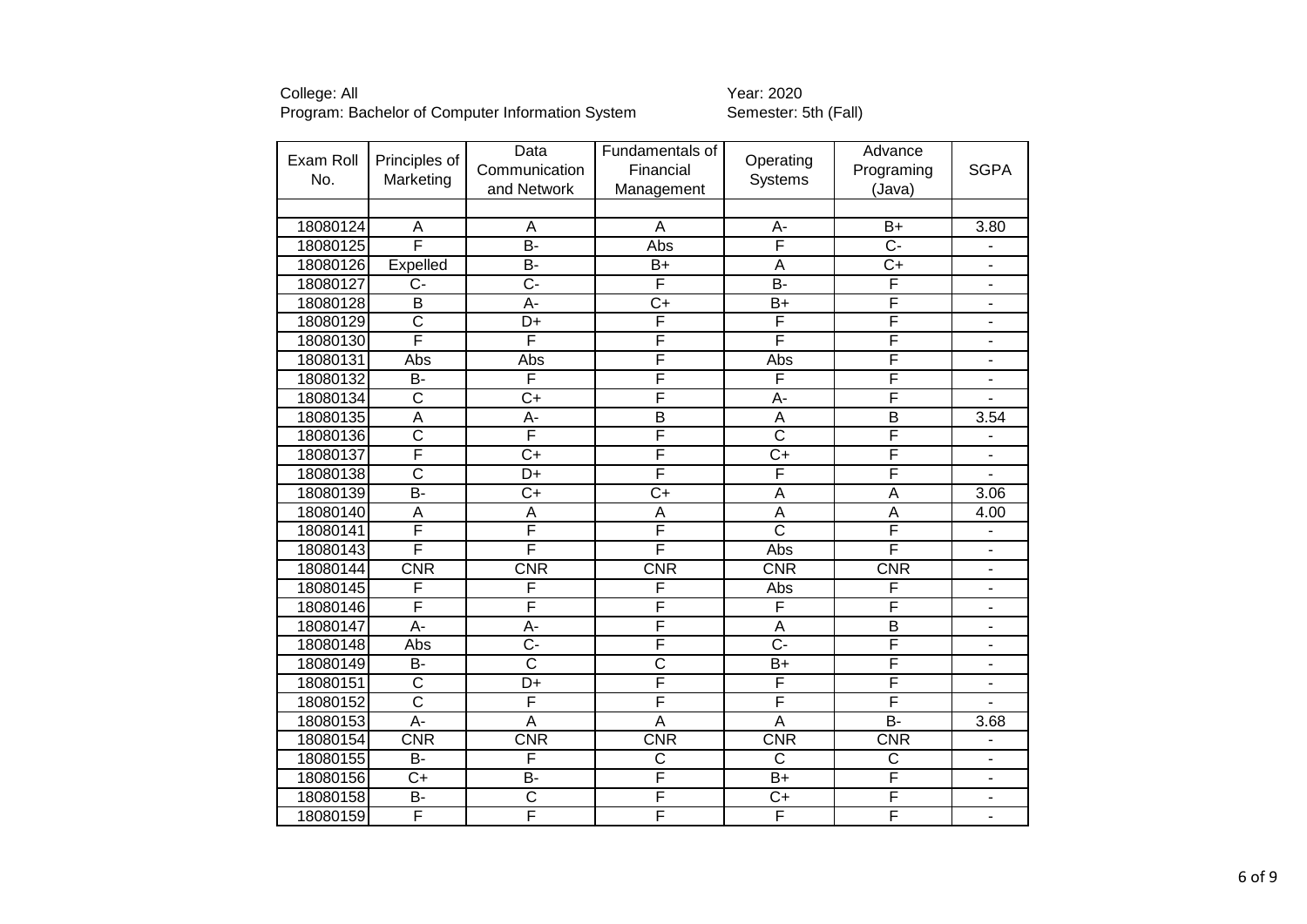College: All Year: 2020 Program: Bachelor of Computer Information System Summer Semester: 5th (Fall)

| Exam Roll |                         | Data                  | Fundamentals of         |                         | Advance               |                          |
|-----------|-------------------------|-----------------------|-------------------------|-------------------------|-----------------------|--------------------------|
|           | Principles of           | Communication         | Financial               | Operating               | Programing            | <b>SGPA</b>              |
| No.       | Marketing               | and Network           | Management              | Systems                 | (Java)                |                          |
|           |                         |                       |                         |                         |                       |                          |
| 18080161  | F                       | F                     | F                       | Abs                     | F                     | $\overline{\phantom{m}}$ |
| 18080162  | $\overline{\mathsf{C}}$ | $\overline{C}$        | $\overline{\text{c}}$   | B                       | F                     | $\overline{\phantom{a}}$ |
| 18080163  | $\overline{\text{c}}$   | $C+$                  | F                       | $\overline{C+}$         | F                     | $\overline{\phantom{a}}$ |
| 18080164  | $\overline{\mathsf{F}}$ | F                     | F                       | $\overline{\mathsf{F}}$ | F                     | $\overline{\phantom{a}}$ |
| 18080165  | F                       | <b>NQ</b>             | Abs                     | NQ                      | <b>NQ</b>             | $\blacksquare$           |
| 18080168  | $\overline{C+}$         | $B -$                 | F                       | $\overline{\mathsf{F}}$ | $\overline{B}$        | $\overline{\phantom{a}}$ |
| 18080169  | $B+$                    | $C+$                  | F                       | F                       | $\overline{\text{c}}$ | $\overline{\phantom{a}}$ |
| 18080171  | $\overline{\text{c}}$   | $\overline{C+}$       | F                       | $\overline{C+}$         | B-                    | $\blacksquare$           |
| 18080172  | F                       | $C+$                  | F                       | F                       | $\overline{\text{c}}$ | $\blacksquare$           |
| 18080173  | F                       | B                     | F                       | F                       | $\overline{\text{c}}$ |                          |
| 18080175  | $\overline{C+}$         | $\overline{B}$        | $\overline{A}$          | $\overline{C+}$         | $\overline{B+}$       | 2.98                     |
| 18080177  | <b>B-</b>               | $B+$                  | $\overline{\mathsf{F}}$ | $\overline{C+}$         | B-                    |                          |
| 18080178  | $B+$                    | A                     | A                       | A-                      | A                     | 3.80                     |
| 18080180  | <b>B-</b>               | Abs                   | $\overline{\mathsf{B}}$ | F                       | A-                    | $\blacksquare$           |
| 18080181  | $\overline{\mathsf{F}}$ | F                     | F                       | $\overline{\mathsf{F}}$ | F                     | $\blacksquare$           |
| 18080182  | $\overline{B}$          | A                     | B                       | B-                      | $\overline{A}$        | 3.34                     |
| 18080183  | $\overline{B}$          | $\overline{\text{c}}$ | F                       | F                       | $\overline{\text{c}}$ | $\overline{a}$           |
| 18080186  | $\overline{B}$          | A-                    | $B+$                    | $C+$                    | $\overline{A}$ -      | 3.20                     |
| 18080187  | $B+$                    | $\overline{\text{c}}$ | F                       | F                       | $\overline{\text{c}}$ |                          |
| 18080188  | F                       | F                     | F                       | Abs                     | F                     | $\blacksquare$           |
| 18080189  | <b>B-</b>               | $C+$                  | F                       | $\overline{F}$          | $C+$                  | $\blacksquare$           |
| 18080190  | F                       | F                     | Abs                     | F                       | A-                    | $\overline{\phantom{a}}$ |
| 18080192  | $\overline{B}$          | $\overline{C}$ -      | F                       | F                       | F                     | $\blacksquare$           |
| 18080193  | $C+$                    | $\overline{\text{c}}$ | F                       | F                       | $\overline{\text{c}}$ | $\overline{\phantom{a}}$ |
| 18080194  | F                       | $C+$                  | F                       | F                       | F                     | $\overline{\phantom{a}}$ |
| 18080195  | $\overline{\text{c}}$   | $\overline{C+}$       | F                       | F                       | F                     | $\overline{\phantom{a}}$ |
| 18080196  | $\overline{\text{c}}$   | $\mathsf{C}$          | F                       | Abs                     | A-                    | $\overline{\phantom{a}}$ |
| 18080197  | A                       | $B+$                  | F                       | $\overline{\mathsf{F}}$ | $\overline{B}$        | $\overline{\phantom{a}}$ |
| 18080198  | F                       | B-                    | F                       | F                       | B-                    | $\overline{\phantom{a}}$ |
| 18080200  | F                       | F                     | F                       | F                       | F                     | $\overline{\phantom{a}}$ |
| 18080201  | $\overline{\text{c}}$   | C-                    | $B+$                    | F                       | F                     |                          |
| 18080202  | $A -$                   | $\overline{A}$        | $\overline{A}$          | $A -$                   | $\overline{A}$        | 3.88                     |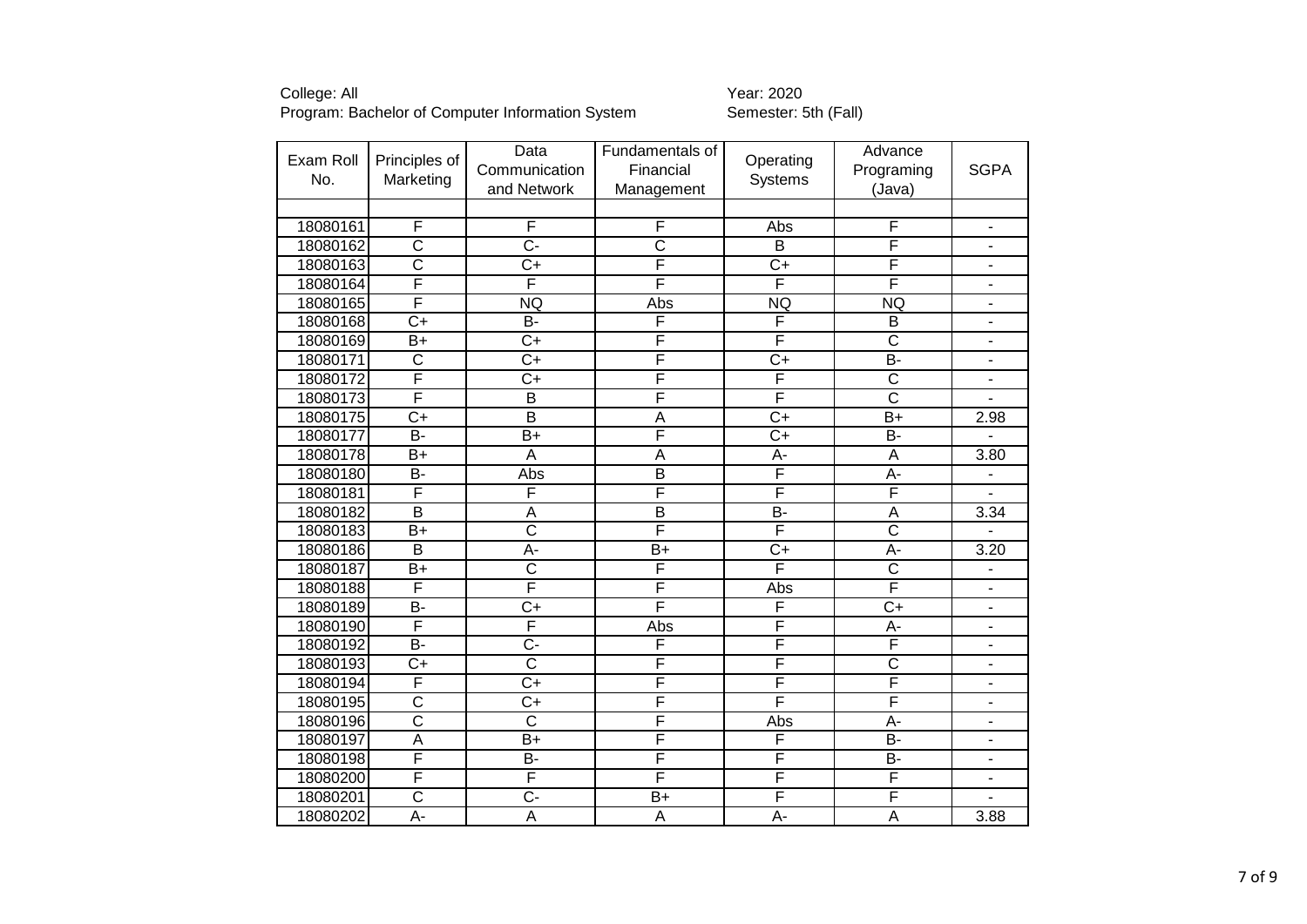| Exam Roll | Principles of           | Data                    | Fundamentals of         |                         | Advance                 |                              |
|-----------|-------------------------|-------------------------|-------------------------|-------------------------|-------------------------|------------------------------|
| No.       | Marketing               | Communication           | Financial               | Operating<br>Systems    | Programing              | <b>SGPA</b>                  |
|           |                         | and Network             | Management              |                         | (Java)                  |                              |
|           |                         |                         |                         |                         |                         |                              |
| 18080204  | F                       | $C+$                    | $C+$                    | $\overline{\mathsf{F}}$ | A-                      | $\overline{\phantom{0}}$     |
| 18080205  | A-                      | B-                      | A                       | $\overline{C+}$         | A-                      | 3.28                         |
| 18080206  | F                       | B                       | F                       | $\overline{\mathsf{F}}$ | $B+$                    |                              |
| 18080207  | $\overline{B}$          | $B+$                    | $\overline{\mathsf{B}}$ | $C+$                    | A-                      | 3.00                         |
| 18080210  | A                       | $\overline{\mathsf{B}}$ | A                       | $\overline{B}$          | A                       | $\overline{3.54}$            |
| 18080211  | $\overline{\text{c}}$   | $\overline{\text{c}}$   | F                       | F                       | B-                      |                              |
| 18080212  | $\overline{\mathsf{B}}$ | $\overline{B}$          | $\overline{B}$          | $\overline{C+}$         | A-                      | 2.94                         |
| 18080213  | $\overline{C+}$         | $B+$                    | $\overline{C}$          | F                       | $\overline{\mathsf{B}}$ |                              |
| 18080214  | Abs                     | <b>NQ</b>               | Abs                     | Abs                     | <b>NQ</b>               | $\blacksquare$               |
| 18080218  | $\overline{\text{c}}$   | $\overline{C}$ -        | F                       | F                       | $\overline{B}$          | $\blacksquare$               |
| 18080221  | F                       | Abs                     | Abs                     | Abs                     | Abs                     |                              |
| 18080222  | A                       | B+                      | A-                      | $\overline{C+}$         | A-                      | 3.40                         |
| 18080223  | F                       | $\overline{\text{c}}$   | F                       | $\overline{\mathsf{F}}$ | $\overline{B}$          | $\overline{\phantom{0}}$     |
| 18080224  | Abs                     | Abs                     | Abs                     | Abs                     | Abs                     | $\overline{\phantom{a}}$     |
| 18080228  | B                       | $B+$                    | A                       | $\overline{C}$          | A-                      | 3.26                         |
| 18080229  | $\overline{\mathsf{B}}$ | A                       | A                       | $\overline{B+}$         | $\overline{A}$          | 3.66                         |
| 18080231  | B-                      | $\overline{B}$          | $\overline{C}$          | $C+$                    | A-                      | 2.80                         |
| 18080233  | F                       | F                       | F                       | F                       | F                       | L.                           |
| 18080234  | F                       | Abs                     | Abs                     | $\overline{\mathsf{F}}$ | F                       |                              |
| 18080235  | $\overline{A}$ -        | $\overline{\mathsf{A}}$ | A-                      | $\overline{B}$          | $\overline{B+}$         | 3.48                         |
| 18080237  | $\overline{\text{c}}$   | F                       | F                       | F                       | F                       |                              |
| 18080238  | $\overline{A}$          | A-                      | A                       | A-                      | $\overline{A}$          | 3.88                         |
| 18080240  | $\overline{B}$          | $\overline{\mathsf{B}}$ | B-                      | F                       | $\overline{B+}$         | $\overline{\phantom{a}}$     |
| 18080241  | B                       | F                       | F                       | F                       | F                       | $\qquad \qquad \blacksquare$ |
| 18080244  | $\overline{B}$          | $\overline{\text{c}}$   | F                       | F                       | $\overline{\text{c}}$   |                              |
| 18080245  | A                       | A-                      | $\overline{\mathsf{B}}$ | $\overline{C+}$         | A-                      | 3.34                         |
| 18080246  | F                       | <b>NQ</b>               | F                       | <b>NQ</b>               | <b>NQ</b>               | $\overline{a}$               |
| 18080249  | A                       | A                       | A-                      | A-                      | A-                      | 3.82                         |
| 18080251  | $\overline{B+}$         | $\overline{B}$          | $\overline{C}$          | F                       | $\overline{B+}$         | $\overline{\phantom{a}}$     |
| 18080252  | F                       | <b>B-</b>               | F                       | $\overline{\mathsf{F}}$ | <b>B-</b>               | $\blacksquare$               |
| 18080254  | <b>NQ</b>               | <b>NQ</b>               | Abs                     | Abs                     | <b>NQ</b>               |                              |
| 18080255  | B-                      | B-                      | $\overline{\mathsf{B}}$ | F                       | $\overline{\mathsf{B}}$ |                              |